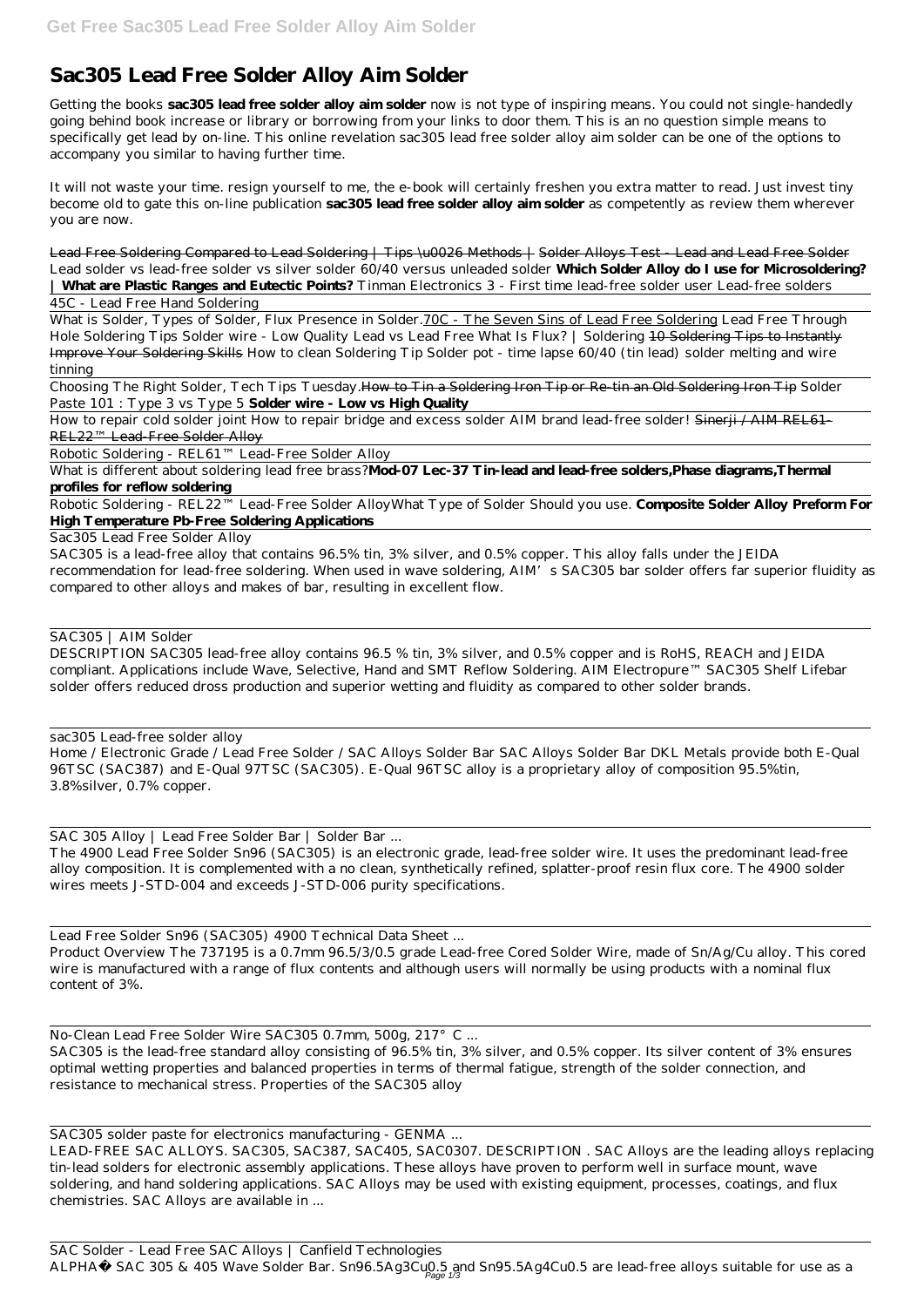## **Get Free Sac305 Lead Free Solder Alloy Aim Solder**

replacement for Sn63 alloy. The Sn97Ag3 and Sn96Ag4 variants are used to stabilize / reduce the copper content in the wave solder bath, this requirement will depend on process conditions. As with all Alpha Metals bar solder, Alpha's proprietary Vaculoy® alloying process is ...

ALPHA®Vaculoy SAC 305 405 Soldering Alloys | Alpha ...

Lead-Free Alloy Bar Solder Manufactured by a special process that controls the inclusions of oxides and metallic and nonmetallic impurities, Kester Ultrapure® is the industry standard bar solder for use in high tech electronic applications where lower surface tension and hole filling ability are essential.

This reference covers solder alloys which feature melting points from about 50°C to about 400°C, both lead based and lead free. They're also known as soft solders. Most of them are patent free. The information below has been gathered mostly from product data sheets of various manufacturers such as Indium Corp. of America, Alpha Metals (Cookson Group), Stannol and others. The alloys are ...

Lead-Free Alloy Bar Solder

Solder Alloys: Physical and Mechanical Properties SAC305 Solder are available at Mouser Electronics. Mouser offers inventory, pricing, & datasheets for SAC305 Solder.

SAC305 Solder – Mouser United Kingdom LEAD FREE WAVE SOLDER ALLOY DESCRIPTION Sn96.5Ag3Cu0.5 and Sn95.5Ag4Cu0.5 and their replenishment alloys Sn97Ag3Cu0, Sn96.5Ag3.5Cu0 and Sn96Ag4Cu0 are lead- free alloys suitable for use as a replacement for Sn63 alloy. The replenishment alloys are sometimes used to stabilize / reduce the copper content in the wave solder bath, this requirement will depend on process conditions. As with all ...

ALPHA Vaculoy SAC300,305,350,400,405 LEAD FREE WAVE SOLDER ... The two most commonly used types of lead-free solder are SnAgCu (tin-silver-copper, also called SAC) and SnCu (tincopper). SnAgCu alloy with 3% silver and 0.5% copper (SAC305) was initially...

Lead-Free Solder Alloys: Their Properties And Best Types ... SAC305 Solder Spheres are lead-free Tin/Silver/Copper alloys that contain 96.5% Tin (Sn), 3% Silver (Ag), and 0.5% Copper (Cu) and is often written as Sn96.5Ag3.0Cu0.5.

Buy SAC305 Leadfree Solder Spheres Solder Balls Online ...

Tin-silver-copper (Sn - Ag - Cu, also known as SAC), is a lead-free (Pb-free) alloy commonly used for electronic solder. The tin-silver-copper alloy has been the prevailing alloy system used to replace tin-lead because it is near eutectic, with adequate thermal fatigue properties, strength, and wettability.

## Tin-silver-copper - Wikipedia

Lead-free solder may be less desirable for critical applications, such as aerospace and medical projects, ... In eutectic tin-silver (3.5% Ag) alloy and similar alloys (e.g. SAC305) it tends to form platelets of Ag 3 Sn, which, if formed near a high-stress spot, may serve as initiating sites for cracks and cause poor shock and drop performance; silver content needs to be kept below 3% to ...

Solder - Wikipedia

Lead-Free Solder Alloys . Table 1.9. Activation Energy versus Strain Rate for Two Lead-Free Eutectic Solders (Sn-3.5Ag and Sn-9Zn) Table 1.10. Elastic Properties of Metallic Elements Used In Electronic Packaging . Table 1.11. Material Properties of a Via-in-Pad Chip-Scale Package Printed Circuit Board (PCB) Assembly . Table 1.12. Elastic Properties and Thermal Expansion Coefficient of ...

Properties of Lead-Free Solders - NIST

SAC305 was the first recommended alloy world wide for lead free soldering. This solder contains 96.5% tin, 3% silver and 0.5% copper. This alloy falls under the JEIDA recommendation for lead freesoldering. Aim's SAC305 is alloyed in the proprietary Electropure method that results in a low drossing, high wetting solder.

AIM SAC305 Lead-Free Alloy (Bar Solder) - Waveroom Plus

SN100C® Lead-Free Solder Alloys Introduction FCT Assembly Solders division has partnered with Nihon Superior to manufacture their patented SN100C (Sn/Cu/Ni/Ge) solder alloy in North America. SN100C out-performs other lead-free alloys used for wave and selective soldering. SN100C is also significantly less costly than silver containing alloys. Attributes • Excellent wetting and drainage ...